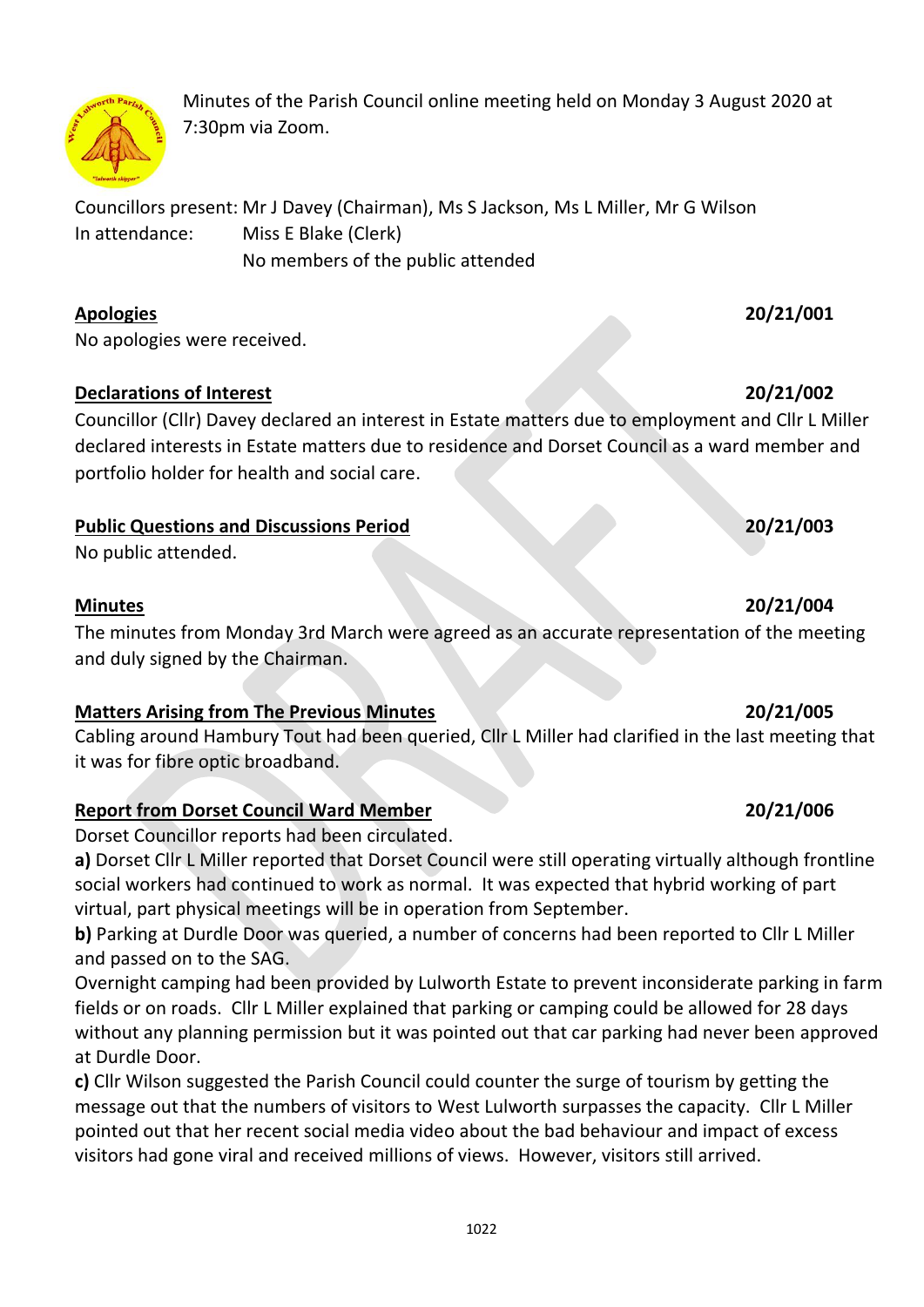Cllr L Miller had received a Local Outbreak Management Plan presentation which shows the Health Protection Board monitoring things such as tourism. Dorset Council had been campaigning for considerate tourism and warning of the dangers at Durdle Door.

Cllr Wilson put forward that the Council were here to represent the village and Cllr Davey responded that the Parish Council should support responsible visiting but were unable to dictate who could come to West Lulworth.

There was a proposal to hold a poll to determine whether the local village wanted visitors but it was thought that there could be no enforcement even if it was shown that the village wanted to restrict visitors.

**d)** Cllr Jackson queried why Dorset Police had been ticketing vehicles parked inconsiderately at Studland, but they had previously stated that they were unable to do that at West Lulworth. Cllr L Miller pointed out that there had been a strong police presence here although it was acknowledged that they had not ticketed vehicles.

Towing of cars had been carried out at Bournemouth and Cllr L Miller was trying to get an update on how Dorset Council could have that ability.

**e)** Cllr Jackson raised a concern about misleading information on the sale of the old school site. Recent information had been provided that showed the purchase had only been finalised on 4th December 2019, which was the date that the Planning Committee heard the developer's application to remove a condition that the properties were to be primary residences. Cllr Jackson pointed out that not a single affordable property was being provided and Dorset Council had had the opportunity to buy the other strips of land as the total purchase price had only been £320,000. Cllr L Miller pointed out that she understood the part of land owned by Dorset Council was too small to be sold by itself and there was no funding available to purchase the land off the other land owners.

ACTION: Cllr Jackson to write to Cllr L Miller about the sale of the old school site.

# **Planning Applications/ Updates on Previous Applications 20/21/007**

# **a)** 6/2019/0553 Former Primary School, School Lane, West Lulworth, BH20 5SA: Appeal lodged against the refusal to remove a condition restricting the use of the dwellings as second homes. ACTION: Cllr Jackson to send draft response to the parish council for approval prior to submitting to the planning inspector.

**b)** APPROVED: 6/2020/0155 Albion Villas, Main Road, West Lulworth, BH20 5RQ: An application for variation of conditions 1 & 2 of planning permission 6/2017/0541 (Partial reinstatement of boundary wall, with off road parking area and gates) to remove the erection of gates **c)** REFUSED: 6/2019/0706 Limestone Hotel, Main Road, West Lulworth, BH20 5RL: An application

to erect a detached (semi portable) ancillary letting room and terrace.

**d)** WITHDRAWN: 6/2019/0653 Anchor House, Britwell Drive, West Lulworth, BH20 5RS: Demolition of existing house and construction of new dwelling, landscaping to form terrace and new pedestrian access.

**e)** APPROVED: 6/2019/0503 Brown Hill Cottage, West Road, West Lulworth, BH20 5RY: An application for a proposed roof extension with dormer and rooflights.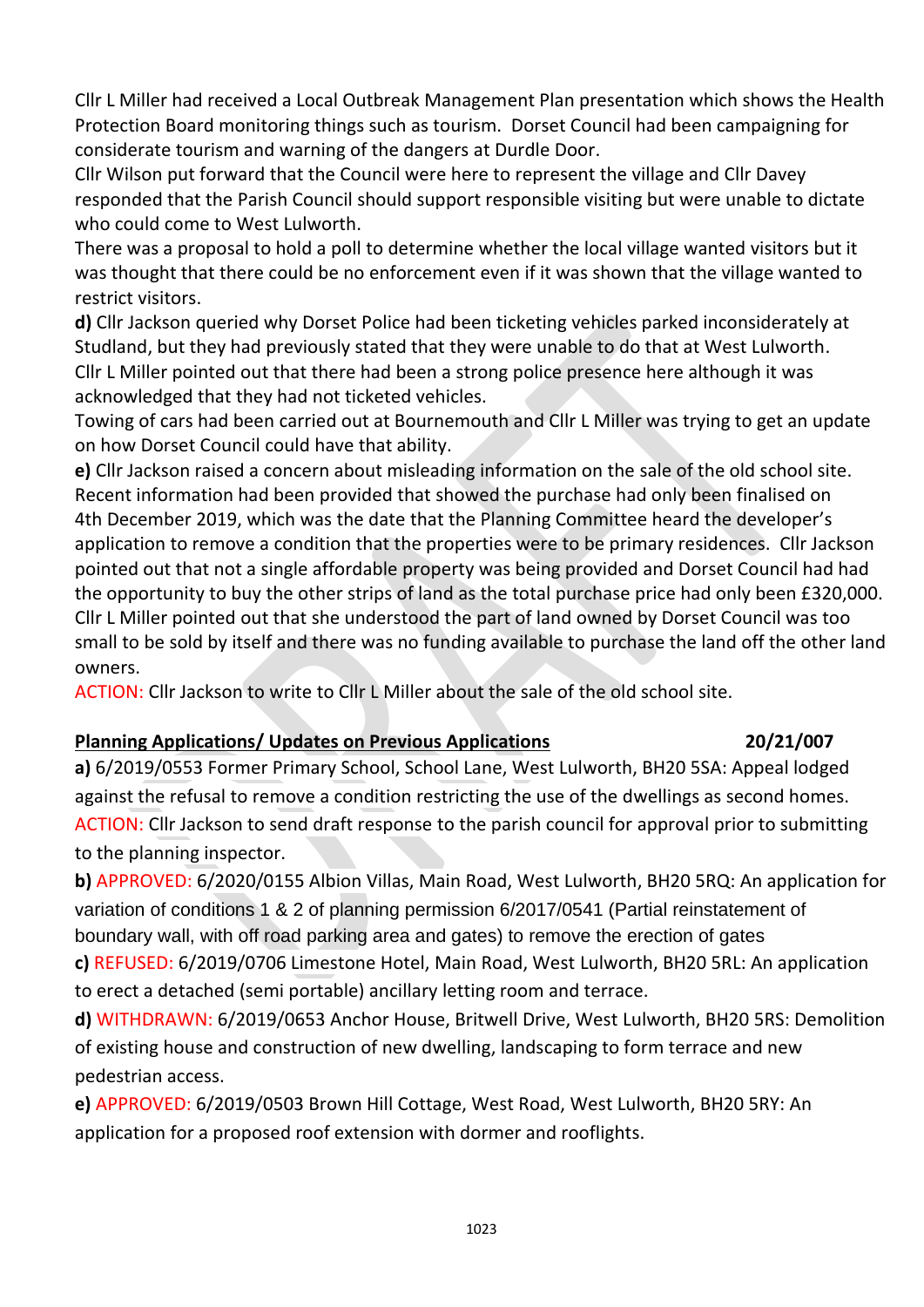### **Tree Works Applications / Updates on Previous Applications 20/21/008**

**a)** TWA/2020/053 Opposite St. Margarets, Bindon Road, West Lulworth, BH20 5RU: An application to fell a Sycamore tree in the Conservation Area as per lapsed consent TW/2017/211. **Resolved** that there is no objection to the application.

### **Finance 20/21/009**

**a)** Resolved that the parish council agreed the AGAR with an exemption from the Limited Assurance Review.

**b**) It was agreed that the following were recommended for approval for payment: Payments already made during lockdown total £4125.61

**c)** The following receipts were noted:

Interest

**d)** The quarterly budget was noted.

**e)** A grant request had been received from the Lulworth Camp pre-school. Since the last meeting, the preschool had stopped operating due to falling numbers of children attending and a grant was no longer required.

# **New Items for Discussion or Report 20/21/010**

**a)** DAPTC AGM motions were requested. Cllr Jackson suggested requesting an update of the progress of previous motions submitted.

ACTION: Clerk to request progress update from DAPTC.

**b)** A response to the DAPTC Constitution review was considered. Cllr Jackson asked for members to submit any comments by mid-August so they could be incorporated. It was pointed out that towns and larger parish councils have more voting rights than parish councils.

ACTION: Members to submit comments to Cllr Jackson.

**c)** A replacement bench is urgently required and it was agreed that quotes should be obtained for a metal frame bench with wooden slats.

ACTION: Clerk to obtain quote for replacement bench.

**d)** A Speed Indicator Device (SID) was considered. Two sites have been approved within West Lulworth and SID can remain in place for up to 6 weeks. Cllr L Miller suggested contacting residents who had previously indicated their willingness to assist in speed monitoring.

ACTION: Clerk to contact residents about speed monitoring assistance.

Clerk to find out maintenance and calibration costs.

# **Ongoing Actions 20/21/011**

**a)** There were no ongoing actions.

# **Feedback from Meetings 20/21/012**

**a)** Cllr Jackson and Cllr Davey had attended the Purbeck Area Committee meeting and minutes of the meeting would be circulated.